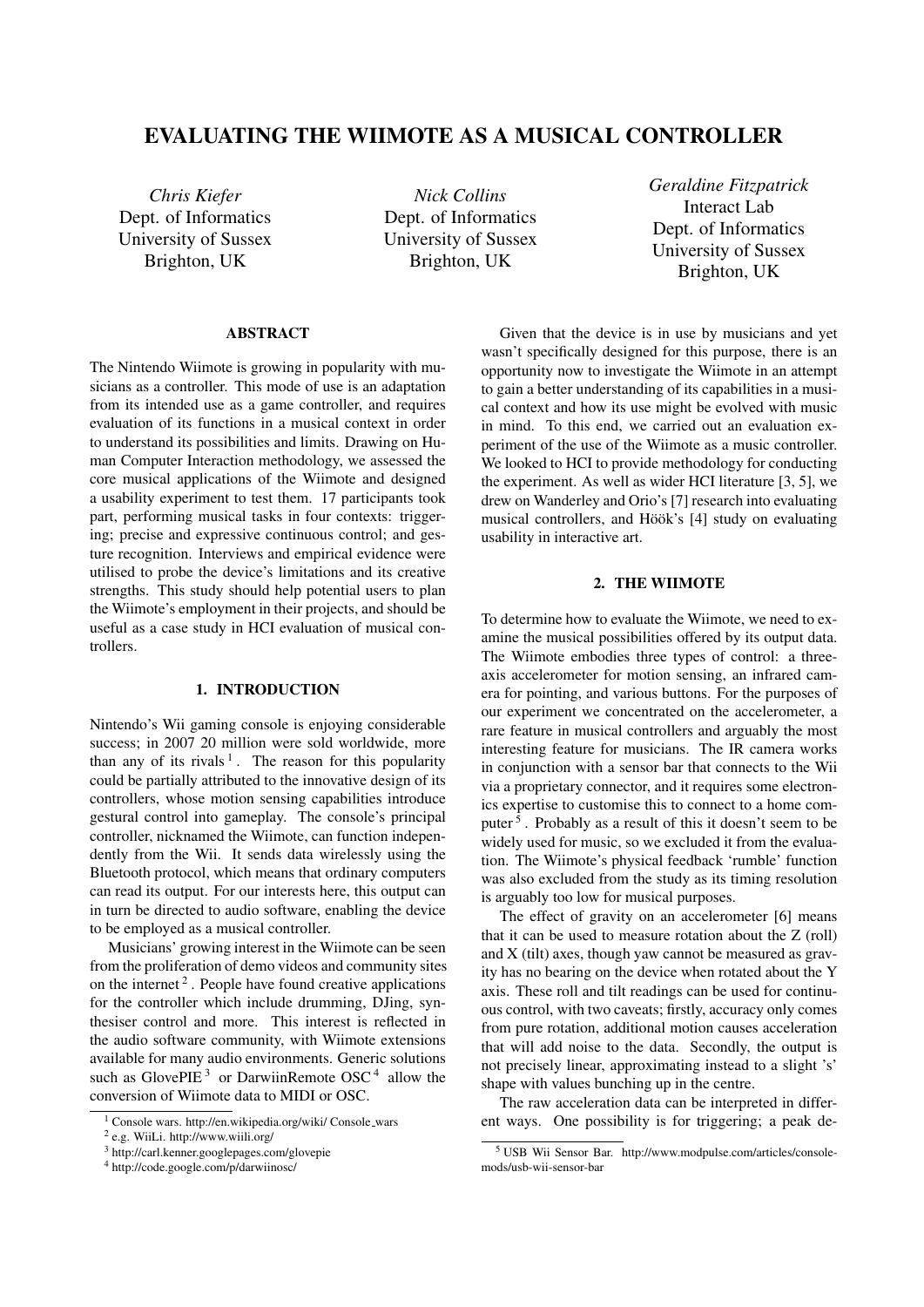tection algorithm can determine when a drumming-like motion has been made, and in turn set off an event such as playing a drum sample. Another possibility is gesture recognition, which presents several challenges. Acceleration data from the Wiimote is inherently noisy; if it is rolled or tilted then gravity affects the readings and it is difficult to remove this component to get the true acceleration value. Conversely, a rotation may look like an acceleration movement, but the Wiimote hasn't actually moved. For this reason, it is difficult to determine absolute position reliably, so gestures must be inferred from the raw acceleration values. Neural networks [1] are well suited to solving this sort of classification task. Having examined the basic capabilities of the Wiimote for musical control, we planned an experiment to test them.

# 3. THE EXPERIMENT

# 3.1. Metaphors and Musical Tasks

Following guidelines from [7], the experiment comprised asking participants to perform simplistic musical tasks within metaphors which were chosen to test the basic capabilities of the Wiimote. We wanted to run a comparative study, asking participants to perform these musical tasks on an additional controller other than the Wiimote. We chose the Roland HPD-15 HandSonic<sup>6</sup> for this purpose as it provided the interface elements that might typically be used for performing these equivalent tasks. We shall now describe the metaphors and musical tasks, and the data collected for each:

# *3.1.1. Triggering*

Participants were asked to trigger drum samples by making drumming-like motions with the Wiimote. They played simple patterns in time with a metronome beginning with crotchets, moving up to quavers and then any pattern they chose. They performed the same tasks using the Hand-Sonic's drum pads. Drum trigger events and metronome beats were logged for later analysis.

## *3.1.2. Precise Continuous Control*

Continuous input controlled the pitch of a saw wave in 6 discrete steps. Participants were asked to move up and down though successive pitches in time to a metronome, using both the roll and tilt axes of the Wiimote and also a knob on the HandSonic. The pitch changes and metronome beats were logged.

# *3.1.3. Expressive Continuous Control*

This task involved simultaneous control of the grain density and filter parameters of a generated sound. These parameters were mapped to the roll and tilt axes of the Wiimote, and to two knobs on the HandSonic. Participants experimented with each controller for about two minutes. The less defined nature of this and the next context would not lend themselves well to statistical analysis; no data was collected for either.

### *3.1.4. Gesture Recognition*

A multilayer neural network was trained using back propagation to recognise 5 different shapes, which could be drawn while holding down the B button on the Wiimote. Five rhythmic musical tracks were running simultaneously; each shape was assigned to a track and recognition of the shape muted or un-muted this track, quantised to the nearest bar. Participants were given a printout of the gestures and asked to play with the system for 3-4 minutes. There was no comparison controller in this part of the experiment.

## 3.2. Method and Implementation

Each session of the study started with the participant being asked about their musical and Wiimote experience. Before each context they were given a period of practice with each controller, then afterwards they were interviewed about their experience. The order of the controllers and Wiimote axes was swapped between participants to reduce learning effect. After the first three contexts we questioned them about which controller they preferred and why, and asked them to describe the advantages and disadvantages they felt the Wiimote possessed in that particular metaphor. With no comparative controller, the interview after the gesture recognition context was more open ended; participants were asked to comment on their experience and were questioned on certain aspects of the task. Having completed the tasks, they were asked some general questions about their experience.

The software for the experiment was programmed using the SuperCollider audio programming environment, which was connected to the Wiimote via DarwiinRemote OSC and to the HandSonic via MIDI. This software also recorded data logs. Participants were videoed in order to observe how they used the Wiimote and to record their answers to the interview questions. The logged data was analysed in MATLAB (as later described), and a qualitative analysis of the video interview data was conducted, identifying and coding common themes.

There were 17 participants, with an average age of 31.2 (min: 20; max: 46). For the purpose of statistical analysis, nine were classified as musicians based on a combination of years of study and practice routine. They had either completed at least six years of training, or at least two years and were practising at least six hours per week. The musicians averaged 7.7 years of study (min: 2; max: 15) and 6.8 hours of practice per week (min: 0; max: 25). Participants also rated their Wiimote experience on a scale of zero (none) to five (high); most participants had no prior Wiimote experience; we classified gamers as having two or more for this value, giving us six gamers with an average experience of 3.2.

<sup>6</sup> http://www.roland.co.uk/drum room catdet.asp?ID=HPD15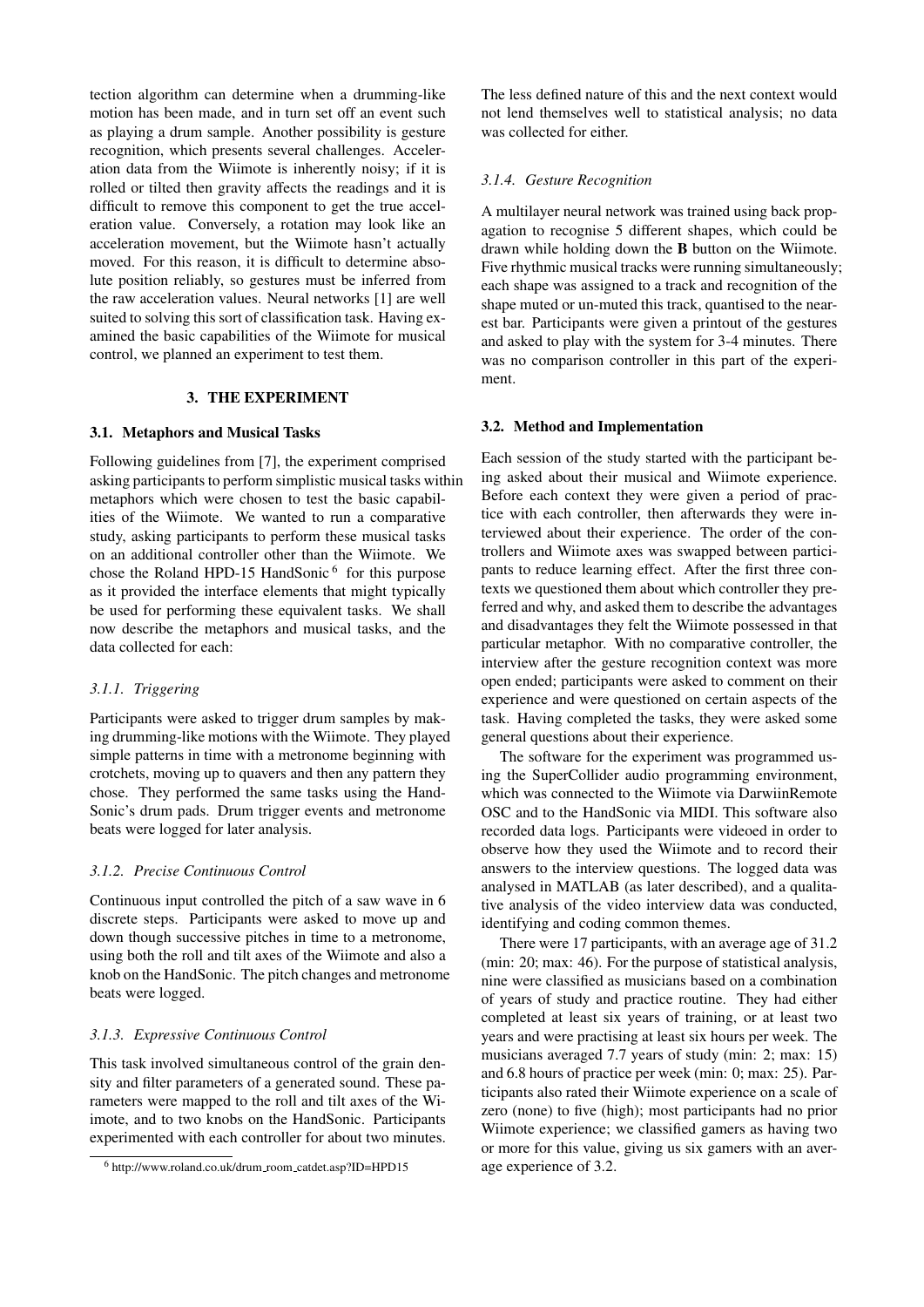|                       | Wiimote | HandSonic | Neither |
|-----------------------|---------|-----------|---------|
| Triggering            | 18%     | 70%       | 12%     |
| Precise Cont. Ctrl    | 35%     | 53%       | 12%     |
| Expressive Cont. Ctrl | 53%     | 23.5%     | 23.5%   |

# 4. RESULTS

## 4.1. Statistics

Experimental data was analysed using ANOVA and posthoc t-tests with respect to factors of Wiimote/HandSonic, musician/non-musician and gamer/non-gamer as appropriate.

Table 1 shows the participants preferred controllers for the first three tasks. There was no significant overall preference for either controller.

For the triggering experiment we logged the timing of each successful trigger in the crotchet and quaver tasks, and analysed the data to determine the average timing error relative to the task requirement. ANOVA tests revealed no significant difference between the Wiimote and the HandSonic, both overall and between sub-groups of musicians/non-musician and gamers/non-gamer.

Pitch changes during the precise continuous control experiment were analysed to obtain the frequency of changes and timing errors for each of the roll axis, the tilt axis and the knob on the HandSonic. There was a borderline nonsignificance between the number of pitch changes from the roll and tilt axes  $(p=0.0542)$ , pointing towards a tendency for the tilt axis to be more accurate for control. Comparing the roll and tilt axes to the knob via individual t-tests gave highly significant differences (p<0.00001, p=0.0003 respectively), which was expected considering the stability of a knob compared to the Wiimote. We found no significant difference in timing error between the three control methods.

#### 4.2. Interview Results

# *4.2.1. Triggering*

The main focus was on the lack of physical feedback with the Wiimote. The absence of a real contact point made the task difficult for some; one participant solved this by drumming against their hand. Some people commented on the intuitive nature of the Wiimote during this task (*'it has the feeling of a virtual drum stick'*), and many talked about the benefits of the controllers portability. It was observed that some participants found difficulty in drumming faster rhythms, especially semiquaver patterns.

# *4.2.2. Precise Continuous Control*

Issues emerged mainly in the areas of control, mapping, ergonomics and feedback. People commented that they found it easy to get stuck between notes, that was it difficult to judge the boundaries, and that the Wiimote was generally less steady and precise than the HandSonic's knob. On the positive side, some liked the speed and freedom of movement compared to a knob. Several participants noticed how the control wasn't precisely linear. Ergonomically, some people found the 360◦ rotation action unnatural for their wrist. Participants talked about the lack of visual feedback with the Wiimote, preferring the HandSonic where they had a viewable reference for the controller setting.

#### *4.2.3. Expressive Continuous Control*

*Fun* was a prominent theme here, some people feeling that the Wiimote was a more enjoyable way of controlling the sound, especially as precision wasn't required. Many participants talked about the intuitive or embodied feel of using the Wiimote in this context with comments such as *'it's almost like your own hand making the noise'*, *'I had to think a lot more using the HandSonic'* and *'it's more instrument like, less computer like'*. Expressiveness and musicality was a common topic; some felt it gave more possibilities (*'you can explore stranger noise combinations'*) and more room for expression. People observed that you could control the parameters percussively, and some enjoyed the randomness the Wiimote added to the control process. In terms of control, there were comments about repeatability (*'it's hard to stay in one place, which could be good or bad depending on context'*) and co-dependence (*'it's easy to affect one parameter while changing the other'*). Several people said they appreciated controlling two parameters with one hand. Physical feedback was mentioned again - *'I prefer the hard limits of the HandSonic'*.

#### *4.2.4. Gesture Recognition*

Participants again emphasised the fun aspect of using the controller (*'it's fun way of turning stuff on and off ', 'keep fit with drum loops!'*). Opinions were mixed on the subjects of intuitiveness (*'it felt like a biological relationship between me and the music', 'it was strange to control with shapes, I didn't really feel part of it'*) and expressiveness (*'didn't feel more expressive than playing a button', 'making a shape feels more dramatic and connected to the music'*). One participant observed that this task was the most analogous to Wii gaming. In terms of gestures, several people would have preferred to make smaller more subtle gestures, and some said they would have liked some sort of continuous measurement of the gestures, rather than just binary control. One participant would have liked less arbitrary gestures that related more to the sound. People thought that this kind of application of the Wiimote would be good for performance, and would look good on stage.

# *4.2.5. General Comments*

Participants were asked about what expectations, if any, they had of the Wiimote in terms of music. The majority of people said they had none, and two said they thought it would have been less responsive. When asked whether